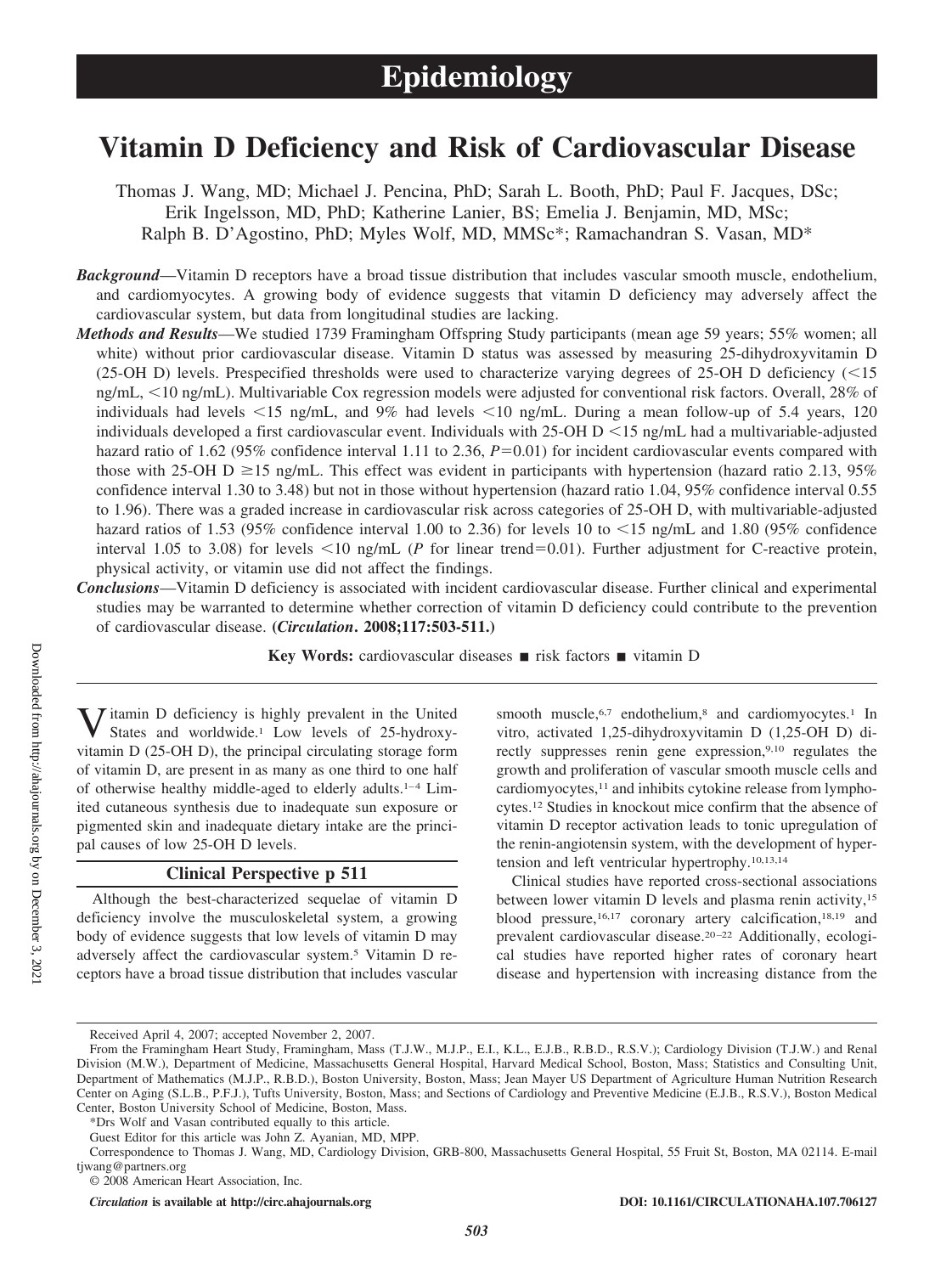equator, a phenomenon that has been attributed to the higher prevalence of vitamin D deficiency in regions with less exposure to sunlight.23–26

Despite these clinical observations, prospective data are needed because vitamin D deficiency could be a consequence of cardiovascular disease rather than a cause. Moreover, results of hospital- or clinic-based studies may be influenced by selection bias or confounding bias, because chronic illnesses may affect access to sunlight or diet. Thus, we prospectively investigated the relation of vitamin D status to the incidence of cardiovascular events in a large, ambulatory, community-based sample of individuals free of cardiovascular disease at baseline.

# **Methods**

## **Study Sample**

The Framingham Offspring cohort was initiated in 1971 with the enrollment of 5124 offspring (and their spouses) of the original Framingham Heart Study participants.27 Between 1996 and 2001, 1972 consecutive participants attending the sixth or seventh quadrennial Offspring examinations had measurement of 25-OH D levels. From this group, 233 participants were excluded from the present investigation for prevalent cardiovascular disease  $(n=225)$  or kidney disease (serum creatinine  $>2.0$  mg/dL or missing; n=8). A total of 1739 participants (947 women) remained eligible. Because of the historical design of the Framingham Heart Study, all participants in the Framingham Offspring Cohort were white. All protocols were approved by the Boston University Medical Center and Tufts-New England Medical Center institutional review boards, and participants provided written informed consent.

#### **Clinical Evaluation and End-Point Review**

A physician-administered medical history, examination, and laboratory assessment of vascular risk factors were performed at the sixth and seventh Offspring examinations.27 Hypertension was defined as systolic blood pressure  $\geq 140$  mm Hg, diastolic blood pressure  $\geq$ 90 mm Hg, or use of antihypertensive therapy.<sup>28</sup> Criteria for diabetes mellitus were a fasting glucose  $\geq$ 126 mg/dL or use of insulin or hypoglycemic medications.29 Current smoking denoted regular use of cigarettes in the preceding year. Physical activity was assessed with a physical activity index, calculated from the number of hours spent each day at various activity levels, weighted according to the estimated oxygen consumption required for each activity.30,31 This index previously has been related to the incidence of coronary heart disease and cerebrovascular events.30,32 Information regarding vitamin D intake from supplements and total vitamin D dietary intake was obtained with a detailed food-frequency questionaire.33

Medical records were obtained for hospitalizations and physician visits related to cardiovascular disease during follow-up. In some cases, records were obtained after the participant self-reported a cardiovascular event. In other cases, medical records were forwarded by hospitals or doctor's offices based on knowledge of the individual's participation in the Framingham Heart Study. Records were reviewed prospectively by a committee of 3 experienced investigators. Cardiovascular events included myocardial infarction, coronary insufficiency (prolonged chest pain with documented ECG changes), angina, stroke, transient ischemic attack, peripheral claudication, or heart failure. Criteria for each of these diagnoses have been described previously.<sup>34</sup>

#### **Laboratory Assays**

Serum samples were obtained in the morning after an overnight fast and frozen at  $-70^{\circ}$ C for no more than 3 years. Serum 25-OH D was determined by radioimmunoassay (DiaSorin, Stillwater, Minn). The limit of detection for 25-OH D was 1.5 ng/mL, and no samples had concentrations below the limit of detection. All samples were run in duplicate and the values averaged. Total (intra-assay and interassay) coefficients of variation for control values of 14.4 and 54.7 ng/mL were 8.5% and 13.2%, respectively. High-sensitivity C-reactive protein was measured with a Dade Behring BN100 nephelometer (Deerfield, Ill). The mean intra-assay coefficient of variation was 3.2%.

#### **Statistical Analyses**

We examined the association between 25-OH D status and the risk of first cardiovascular events using Cox proportional hazards regressions. We verified that the assumption of proportionality of hazards was not violated using plots of the standardized score processes and a Kolmogorov-type supremum test.35

On the basis of the experimental evidence, $1$  we postulated that 25-OH D deficiency was associated with higher cardiovascular risk and that this association observed a threshold. Previous clinical studies suggest that the association of vitamin D deficiency with other sequelae, such as hyperparathyroidism and hyperglycemia, is nonlinear.36,37 Thus, in our primary analysis, we modeled vitamin D status using a categorical variable. All cut points were chosen a priori, based on previous studies. We used the 25-OH D cut point of 15 ng/mL in our primary analyses, in keeping with cross-sectional studies in Framingham<sup>38</sup> and hospital-based<sup>36</sup> samples. For additional analyses, we defined "severe" vitamin D deficiency as 25-OH  $D < 10$  ng/mL, which approximates the lowest thresholds used in prior studies.36,39 The referent group for the above analyses was prespecified as those having 25-OH D  $\geq$  15 ng/mL. Although levels 30 ng/mL are considered optimal for bone metabolism, only 10% of the study sample had levels in this range. In secondary analyses, we examined 25-OH D as a linear continuous variable. We also examined the potential nonlinearity of the relation between 25-OH D and cardiovascular risk using generalized additive Cox models with penalized splines.40

We estimated age- and sex-adjusted models, as well as multivariable models. Additional covariates used for adjustment in multivariable models included systolic blood pressure, use of antihypertensive therapy, diabetes mellitus, cigarette smoking, total-to– high-density lipoprotein cholesterol ratio, body mass index, and serum creatinine. In additional models, we adjusted for C-reactive protein levels, given the postulated relations between vitamin D deficiency and vascular inflammation.12 We also estimated a model with adjustments for the use of vitamin D– containing supplements, physical activity, and educational attainment ( $\leq$ 12 years). For the present analysis, 25-OH D levels were standardized within each of the 4 seasons, to account for seasonal variation in 25-OH D; vitamin D deficiency was defined as the bottom quartile of seasonally standardized 25-OH D, with the top 3 quartiles serving as the referent group.

All models were stratified by baseline examination (sixth or seventh examination of the Offspring cohort). Because vitamin D has been linked to blood pressure regulation, we also prespecified subgroup analyses according to hypertension status. These models incorporated the same covariates (including systolic blood pressure) as the original models. Additionally, we performed tests for effect modification by age, gender, hypertension status, diabetes mellitus, and body mass index by including multiplicative interaction terms with these variables and 25-OH D status. We also performed an analysis replacing serum creatinine with estimated glomerular filtration rate using the Modification of Diet in Renal Disease formula.41

Analyses were performed with SAS software, version 9.1 (SAS Institute, Cary, NC). A 2-sided probability value  $\leq 0.05$  was considered statistically significant.

The authors had full access to the data and take full responsibility for its integrity. All authors have read and agree to the manuscript as written.

## **Results**

Baseline characteristics of the 1739 participants are shown in Table 1. The mean 25-OH D concentration was 19.7 ng/mL. The overall prevalence of 25-OH D  $\le$  15 ng/mL was 28%, with 9% having 25-OH D  $\leq$  10 ng/mL.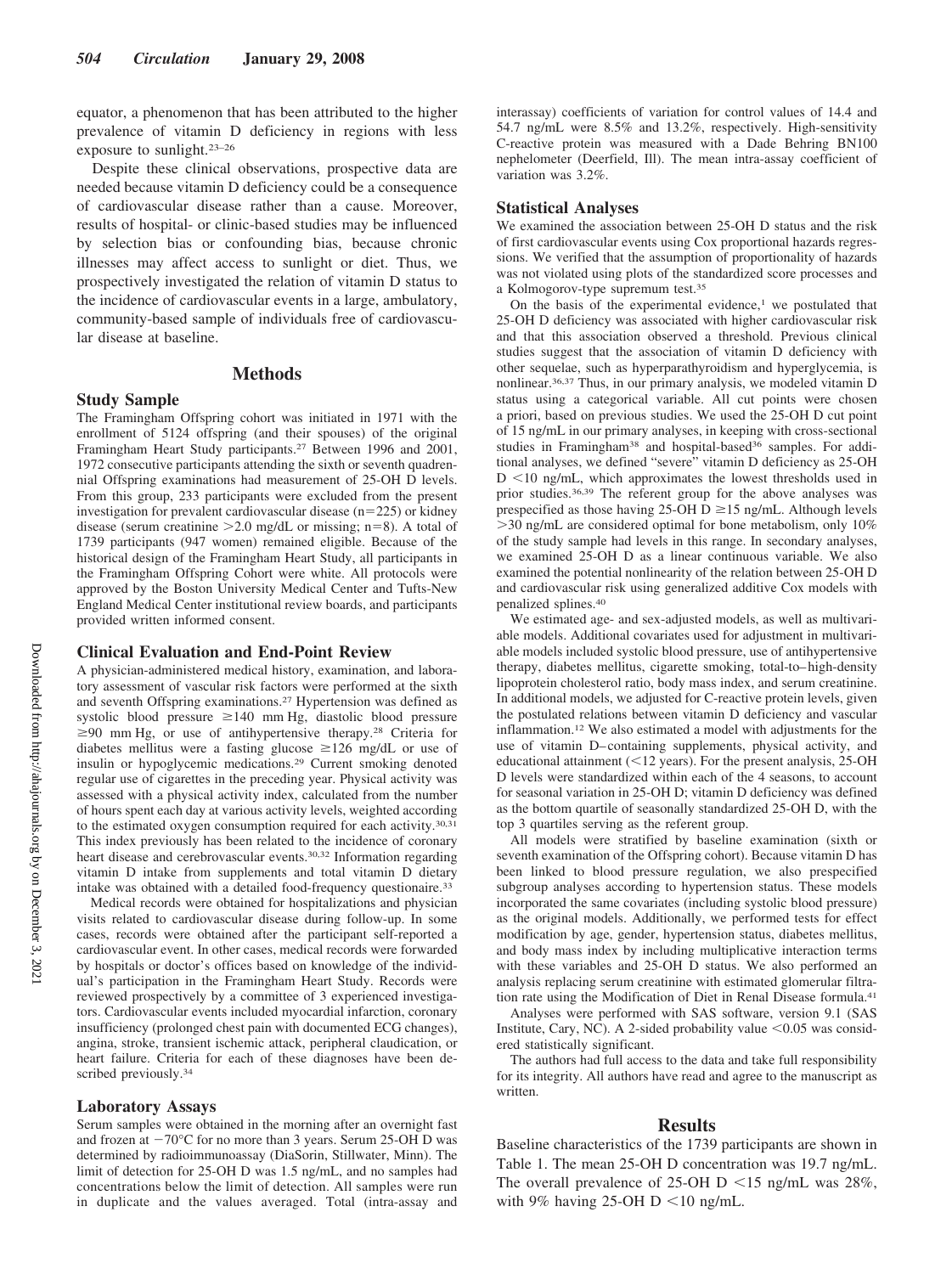|                             |                         | Serum 25-0H Vitamin D Levels |                      |         |
|-----------------------------|-------------------------|------------------------------|----------------------|---------|
| Characteristic              | Whole Sample $(n=1739)$ | $≥15$ ng/mL (n=1258)         | $<$ 15 ng/mL (n=481) | $P^*$   |
| Age, y                      | $59 \pm 9$              | $59 + 9$                     | $59 + 9$             | 0.53    |
| Women, %                    | 55                      | 54                           | 55                   | 0.91    |
| Body mass index, $kg/m2$    | $28.1 \pm 5.3$          | $27.5 \pm 4.9$               | $29.6 + 6.0$         | < 0.001 |
| Cigarette smoking, %        | 14                      | 12                           | 17                   | 0.01    |
| Systolic BP, mm Hg          | $127 + 18$              | $127 + 18$                   | $130 + 19$           | < 0.001 |
| Antihypertensive therapy, % | 27                      | 26                           | 30                   | 0.13    |
| ACE inhibitor, %            | 12                      | 11                           | 14                   | 0.16    |
| ARB, %                      | $\overline{2}$          | 2                            | 1                    | 0.12    |
| Thiazide diuretic, %        | 8                       | 8                            | 10                   | 0.16    |
| Loop diuretic, %            |                         |                              | 1                    | 0.71    |
| Hypertension, %             | 40                      | 39                           | 42                   | 0.20    |
| Diabetes mellitus, %        | 8                       | 7                            | 11                   | 0.002   |
| Total/HDL cholesterol ratio | $4.2 \pm 1.4$           | $4.1 \pm 1.3$                | $4.5 \pm 1.5$        | < 0.001 |
| Serum creatinine, mg/dL     | $1.2 \pm 0.2$           | $1.2 + 0.2$                  | $1.1 \pm 0.2$        | 0.10    |
| Total vitamin D intake, IU  | $427 + 312$             | $483 + 328$                  | $278 + 203$          | < 0.001 |
| Vitamin D supplement, %     | 4                       | 5                            | 1                    | < 0.001 |
| Multivitamin, %             | 41                      | 48                           | 21                   | < 0.001 |
| Physical activity index+    | $36.0 \pm 6.5$          | $36.1 \pm 6.6$               | $35.6 \pm 6.3$       | 0.14    |

**Table 1. Baseline Characteristics According to Vitamin D Status**

BP indicates blood pressure; ACE, angiotensin-converting enzyme; ARB, angiotensin receptor blocker; and HDL, high-density lipoprotein.

Values are percentages or mean $\pm$ SD for continuous variables.

\**P* for comparison of 25-OH vitamin D groups.

†Physical activity index calculated as described in the Methods.

During a maximum of 7.6 years of follow up (mean 5.4 years), 120 participants (57 women) developed a first cardiovascular event. Events included 65 fatal or nonfatal coronary heart disease events (myocardial infarction, angina, or coronary insufficiency), 28 fatal or nonfatal cerebrovascular events (stroke or transient ischemic attack), 8 occurrences of claudication, and 19 occurrences of heart failure. None of the strokes were hemorrhagic.

As shown in Table 2, the age- and sex-adjusted 5-year rate of cardiovascular disease was approximately twice as high in those with 25-OH D  $\le$  15 ng/mL as in those with 25-OH D  $\geq$ 15 ng/mL. The highest rate of cardiovascular disease was observed in those with hypertension and vitamin D defi-

**Table 2. Five-Year Rates of Cardiovascular Disease, Adjusted for Age and Sex**

|                                    |                         | 25-0H Vitamin D Levels, 5-Year<br>Rate (95% CI) |                   |  |
|------------------------------------|-------------------------|-------------------------------------------------|-------------------|--|
|                                    | Events/<br>Person-Years | $\geq$ 15 ng/mL                                 | $<$ 15 ng/mL      |  |
| Whole sample<br>$(n=1739)$         | 120/8069                | $4.4(2.8 - 5.9)$                                | $8.9(5.5 - 12.2)$ |  |
| With hypertension<br>$(n=688)$     | 70/3145                 | $5.8(3.0 - 8.6)$                                | 14.2 (7.3-20.5)   |  |
| Without hypertension<br>$(n=1051)$ | 50/4924                 | $3.5(1.6 - 5.3)$                                | $5.1(1.7 - 8.3)$  |  |

No. of events by 25-OH D category: in whole sample, 70 (25-OH D  $\geq$ 15 ng/mL) and 50 (25-OH  $D < 15$  ng/mL); in hypertensive participants, 37 and 33; and in nonhypertensive participants, 33 and 17, respectively.

ciency. Figure 1A and 1B display Kaplan-Meier curves showing the cumulative probability of cardiovascular events according to 25-OH D status in individuals with and without hypertension.

Results of multivariable Cox proportional hazards regressions are shown in Table 3. Levels of 25-OH D  $\le$  15 ng/mL were associated with an age- and sex-adjusted hazard ratio of 2.04 (95% confidence interval [CI] 1.42 to 2.94,  $P<0.001$ ) for cardiovascular events. After adjustment for conventional cardiovascular risk factors and renal function, the association between 25-OH D deficiency and risk of cardiovascular events remained significant (multivariable-adjusted hazard ratio 1.62, 95% CI 1.11 to 2.36, *P*=0.01). Adjustment for C-reactive protein levels did not attenuate this association. Results were also similar in a model that accounted for physical activity, vitamin D supplementation, educational attainment, and season (multivariable-adjusted hazard ratio 1.70, 95% CI 1.08 to 2.67, *P*=0.02). In models dividing 25-OH D status into 3 categories ( $\geq$ 15, 10 to <15, and <10 ng/mL), there was a stepwise increase in cardiovascular risk across categories (multivariable-adjusted hazard ratios 1.00, 1.53, and 1.80; *P* for linear trend=0.01).

Table 4 displays the results of prespecified subgroup analyses with the sample divided according to hypertension status. Among hypertensive participants, vitamin D deficiency (25-OH  $D \le 15$  ng/mL) was associated with a multivariable-adjusted hazard ratio of 2.13 (95% CI 1.30 to 3.48, *P*=0.003) for cardiovascular events. A stepwise in-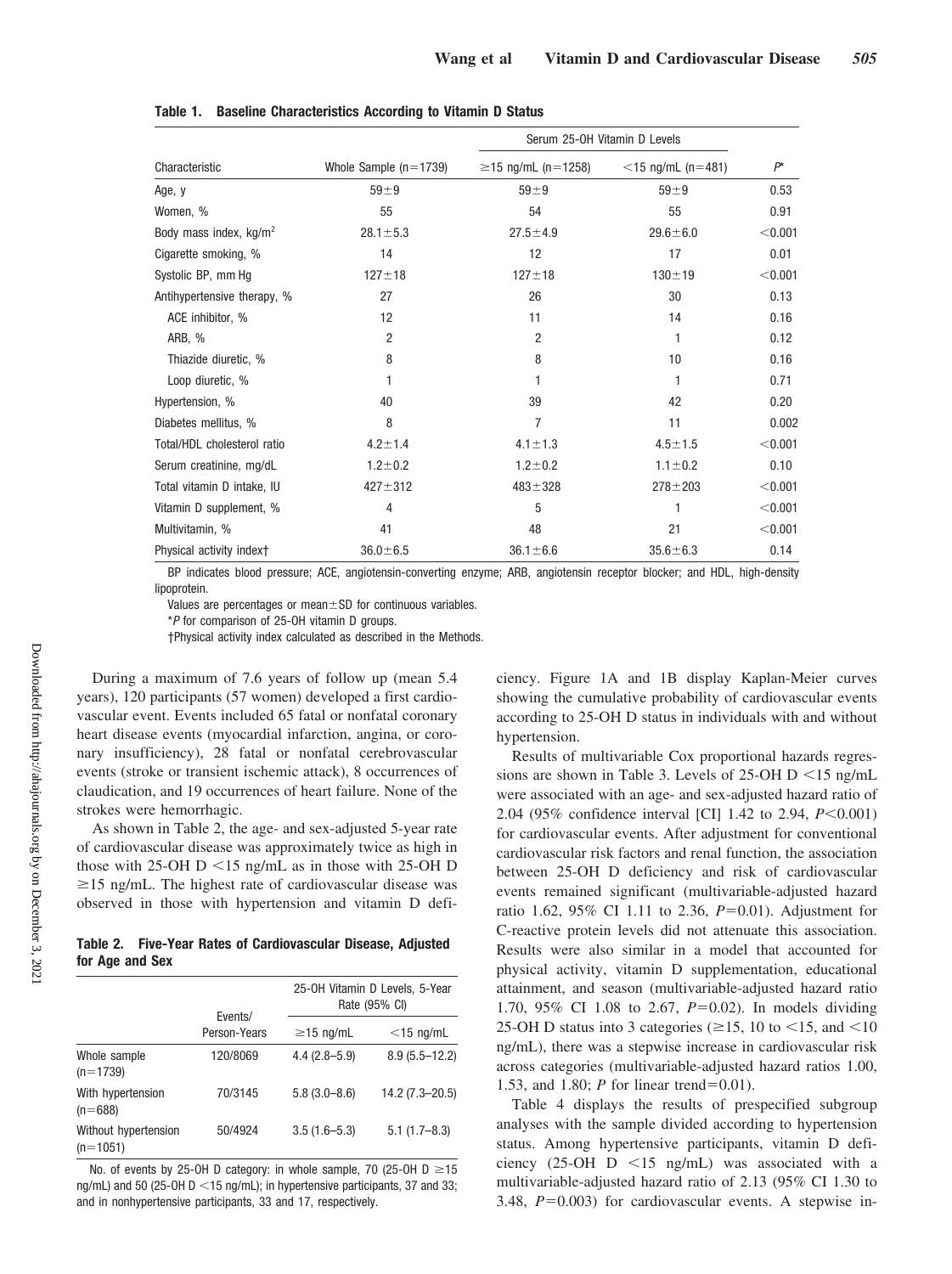

**Figure 1.** Kaplan-Meier curves showing the crude cumulative probability of first cardiovascular events in participants with (A) and without (B) hypertension. The group with a 25-OH D level  $\geq$ 15 ng/mL is represented by solid line, whereas the group with a 25-OH D level <15 ng/mL is represented by dashed line. CVD indicates cardiovascular disease.

crease in hazard ratios was observed across categories of 25-OH D status in the hypertensive sample (1.00, 1.93, and 2.51; *P* for trend=0.002). In contrast, in nonhypertensive individuals, vitamin D deficiency was not associated with the risk of cardiovascular events in either the 2- or 3-category models. The multiplicative interaction term between vitamin D deficiency and hypertension had a borderline statistical significance  $(P=0.08$  for both 2- and 3-category 25-OH D models).

In secondary analyses, we performed multivariable Cox regression models with continuous 25-OH D to assess for a linear relation between 25-OH D and cardiovascular events. Compared with threshold models, we observed an attenuated association between continuous 25-OH D and events  $(P=0.10)$ , but there was a significant interaction between

25-OH D and hypertension  $(P=0.015)$ . Analyses stratified by hypertension status demonstrated a strong association between continuous 25-OH D and cardiovascular risk among individuals with hypertension (multivariable-adjusted hazard ratio per 1-ng/mL increase in 25-OH D, 0.95; 95% CI 0.91 to 0.98,  $P = 0.003$ ). Exploratory analyses with regression splines suggested a nonlinear relation between 25-OH D levels and cardiovascular risk, with increased hazard for cardiovascular events at 25-OH D levels below 15 to 20 ng/mL (Figure 2).

In additional analyses that incorporated multiplicative interaction terms, neither age, gender, diabetes mellitus, nor body mass index modified the association between 25-OH D deficiency and cardiovascular risk. Multivariable-adjusted hazard ratios associated with 25-OH D deficiency were similar in models with and without variables potentially in the causal pathway, including diabetes mellitus, systolic blood pressure, and C-reactive protein. Replacement of serum creatinine with estimated glomerular filtration rate did not alter the results.

## **Discussion**

These prospective, community-based data suggest that vitamin D deficiency is associated with increased cardiovascular risk, above and beyond established cardiovascular risk factors. The higher risk associated with vitamin D deficiency was particularly evident among individuals with hypertension, in whom 25-OH D levels  $\le$ 15 ng/mL were associated with a 2-fold risk of cardiovascular events. Strengths of the study include the use of a large, ambulatory cohort; the longitudinal study design and long-term follow-up; the standardized adjudication of cardiovascular events; and the use of multivariable analyses to account for comorbid conditions.

1,25-OH D is the biologically active, hormonal form of vitamin D; however, serum 25-OH D is regarded as the best indicator of vitamin D status in individuals without kidney disease, because it is the substrate for the renal and nonrenal production of 1,25-OHD, has a longer biological half-life than 1,25-OHD, and circulates in much higher concentrations. Serum 25-OH D reflects the total production of vitamin D from both endogenous and exogenous sources, including exposure to ultraviolet-B radiation and intake of various dietary forms. Our data indicate that increased cardiovascular risk is present at 25-OH D levels  $(<15$  ng/mL) compatible with at least moderate vitamin D deficiency. With this cut point, the prevalence of vitamin D deficiency in the present cohort (28%) was substantial but consistent with that reported in other epidemiological studies.42

The present findings extend the results of smaller, crosssectional studies that have examined the association between vitamin D status and cardiovascular risk.<sup>20-22,43</sup> In these studies, lower 25-OH D levels have been observed in individuals with acute myocardial infarction,<sup>20</sup> stroke,<sup>21</sup> heart failure,<sup>22</sup> and cardiovascular disease.<sup>43</sup> In 2 studies, 25-OH D was assayed on presentation to the hospital with the cardiovascular event,<sup>20,21</sup> which suggests that the low 25-OH D levels predated the cardiovascular event, because 25-OH D has a half-life of several weeks. Furthermore, a recent prospective study showed an association between vitamin D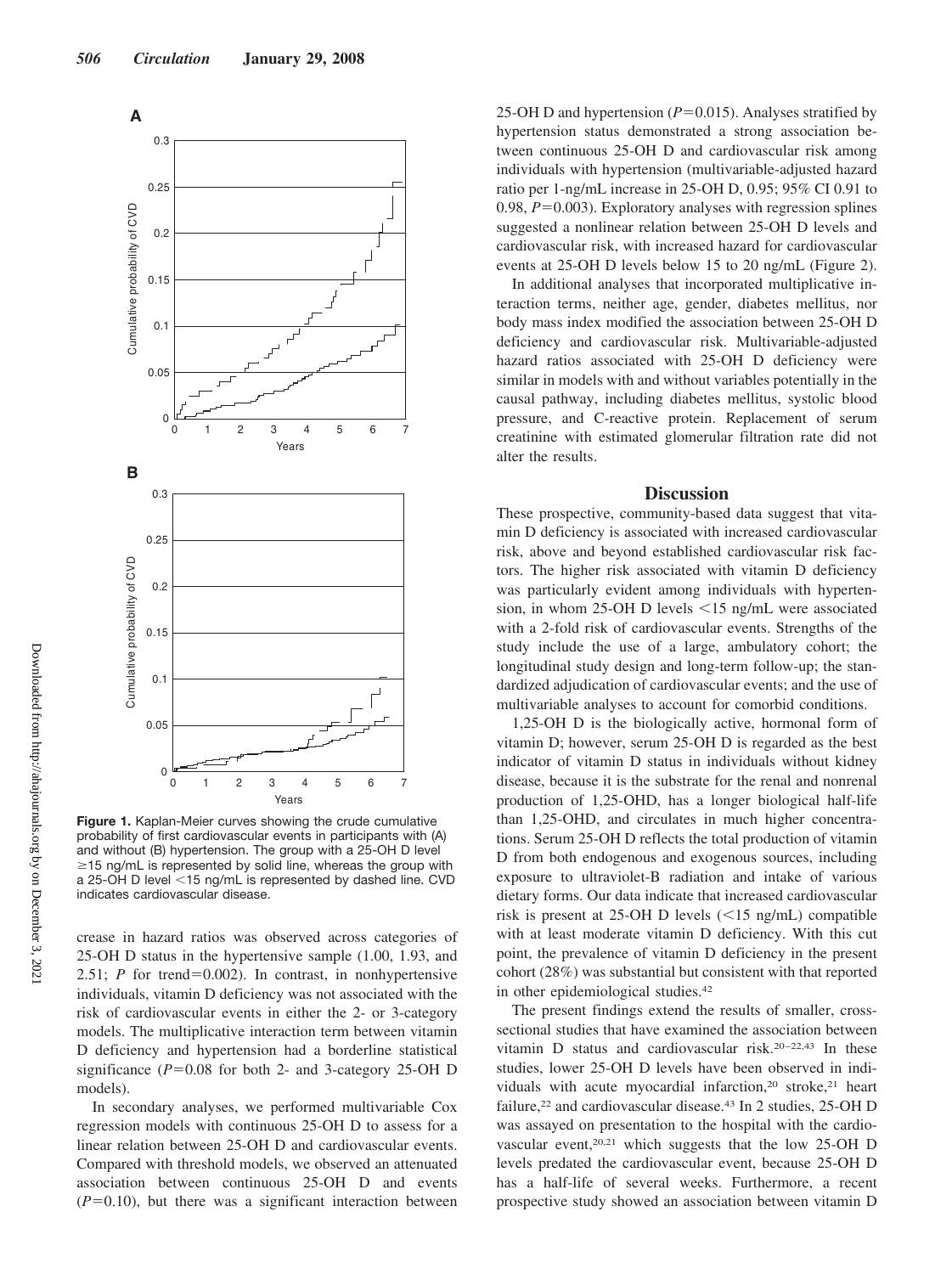|                            | Adjusted for Age<br>and Sex | Adjusted for Clinical<br>Covariates* | <b>Adjusted for Clinical</b><br>Covariates and CRP |
|----------------------------|-----------------------------|--------------------------------------|----------------------------------------------------|
| Two-category models        |                             |                                      |                                                    |
| 25-0H D $\geq$ 15 ng/mL    | 1.00 (Referent)             | 1.00 (Referent)                      | 1.00 (Referent)                                    |
| 25-0H D $<$ 15 ng/mL       | 2.04 (1.42-2.94)            | $1.62(1.11 - 2.36)$                  | $1.66(1.13 - 2.43)$                                |
| P                          | < 0.001                     | 0.01                                 | 0.01                                               |
| Three-category models      |                             |                                      |                                                    |
| 25-0H D $\geq$ 15 ng/mL    | 1.00 (Referent)             | 1.00 (Referent)                      | 1.00 (Referent)                                    |
| 25-0H D 10 to $<$ 15 ng/mL | $1.80(1.18 - 2.75)$         | 1.53 (1.00-2.36)                     | $1.59(1.03 - 2.45)$                                |
| 25-0H $D < 10$ ng/mL       | $2.63(1.57 - 4.38)$         | $1.80(1.05 - 3.08)$                  | 1.81 (1.03-3.18)                                   |
| $P$ (linear trend)         | < 0.001                     | 0.01                                 | 0.01                                               |

|  |  | Table 3. Results of Multivariable Analyses (n=1739) |  |  |
|--|--|-----------------------------------------------------|--|--|
|--|--|-----------------------------------------------------|--|--|

CRP indicates C-reactive protein.

Values are multivariable-adjusted hazard ratios, with 95% CIs in parentheses.

\*Clinical covariates are age, sex, systolic blood pressure, antihypertensive treatment, diabetes mellitus, serum creatinine, total-to– high-density lipoprotein cholesterol ratio, cigarette smoking, and body mass index.

deficiency and increased cardiovascular mortality in hemodialysis patients.44

#### **Potential Mechanisms**

Several mechanisms may explain the link between vitamin D deficiency and cardiovascular disease. First, experimental studies indicate that 1,25-OH D participates in the regulation of renin-angiotensin axis by directly suppressing renin gene expression.10,14 Renin overexpression can be produced in wild-type mice by pharmacological inhibition of vitamin D

synthesis.10 Second, vascular smooth muscle cells and endothelial cells express receptors for vitamin D and have the ability to convert circulating 25-OH D to 1,25-OH D.7,45 Putative vascular effects of vitamin D are wide-ranging and include modulation of smooth muscle cell proliferation,<sup>46</sup> inflammation,<sup>12</sup> and thrombosis.47 Interestingly, transgenic rats constitutively expressing vitamin D-24-hydroxlyase, the enzyme that catalyzes the breakdown of 1 to 25-OH D, develop substantial atherosclerosis.48 Third, vitamin D deficiency triggers secondary hyperparathyroidism. Parathyroid hormone (PTH) promotes myocyte hyper-

#### **Table 4. Results of Multivariable Analyses by Hypertension Status**

|                                                  | Adjusted for Age<br>and Sex | <b>Adjusted for Clinical</b><br>Covariates | Adjusted for Clinical<br>Covariates and CRP |
|--------------------------------------------------|-----------------------------|--------------------------------------------|---------------------------------------------|
| Participants with hypertension ( $n=688$ )       |                             |                                            |                                             |
| Two-category models                              |                             |                                            |                                             |
| 25-0H D $\geq$ 15 ng/mL                          | 1.00 (Referent)             | 1.00 (Referent)                            | 1.00 (Referent)                             |
| 25-0H $D < 15$ ng/mL                             | $2.42(1.51 - 3.89)$         | $2.13(1.30 - 3.48)$                        | $2.19(1.33 - 3.63)$                         |
| P                                                | < 0.001                     | 0.003                                      | 0.002                                       |
| Three-category models                            |                             |                                            |                                             |
| 25-0H D $\geq$ 15 ng/mL                          | 1.00 (Referent)             | 1.00 (Referent)                            | 1.00 (Referent)                             |
| 25-0H D 10 to $<$ 15 ng/mL                       | $2.07(1.19 - 3.61)$         | $1.93(1.09 - 3.42)$                        | $2.07(1.16 - 3.69)$                         |
| 25-0H $D < 10$ ng/mL                             | $3.19(1.70 - 5.99)$         | $2.51(1.30 - 4.82)$                        | $2.43(1.23 - 4.80)$                         |
| $P$ (linear trend)                               | < 0.001                     | 0.002                                      | 0.003                                       |
| Participants without hypertension ( $n = 1051$ ) |                             |                                            |                                             |
| Two-category models                              |                             |                                            |                                             |
| 25-0H D $\geq$ 15 ng/mL                          | 1.00 (Referent)             | 1.00 (Referent)                            | 1.00 (Referent)                             |
| 25-0H D $<$ 15 ng/mL                             | $1.50(0.83 - 2.71)$         | $1.04(0.55 - 1.96)$                        | $1.06(0.56 - 2.00)$                         |
| $\overline{P}$                                   | 0.18                        | 0.90                                       | 0.86                                        |
| Three-category models                            |                             |                                            |                                             |
| 25-0H D $\geq$ 15 ng/mL                          | 1.00 (Referent)             | 1.00 (Referent)                            | 1.00 (Referent)                             |
| 25-0H D 10 to $<$ 15 ng/mL                       | $1.45(0.74 - 2.82)$         | $1.06(0.53 - 2.13)$                        | $1.05(0.52 - 2.13)$                         |
| 25-0H $D < 10$ ng/mL                             | $1.66(0.64 - 4.28)$         | $1.00(0.35 - 2.85)$                        | $1.08(0.37 - 3.16)$                         |
| $P$ (linear trend)                               | 0.17                        | 0.94                                       | 0.86                                        |

CRP indicates C-reactive protein.

Values are multivariable-adjusted hazard ratios, with 95% CIs in parentheses. Clinical covariates are age, sex, systolic blood pressure, antihypertensive treatment (if applicable), diabetes mellitus, serum creatinine, total-to– highdensity lipoprotein cholesterol ratio, cigarette smoking, and body mass index.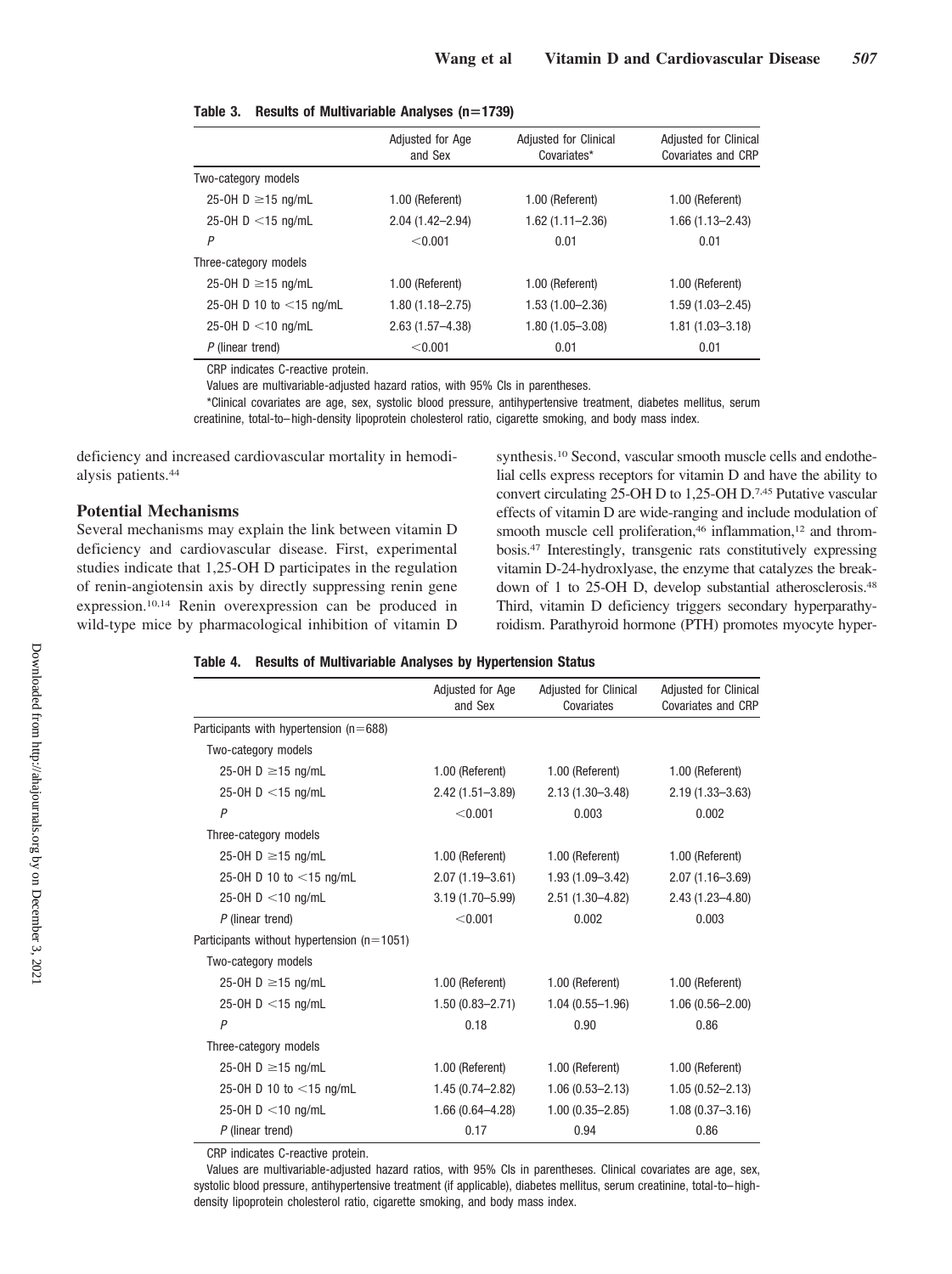

**Figure 2.** Nonlinearity of multivariableadjusted relation between baseline vitamin D status and incident cardiovascular events. Solid lines show estimated relation of adjusted hazard ratios (with 95% confidence limits) and 25-OH D levels when time to cardiovascular event is modeled as a function of penalized regression splines of 25-OH D levels with adjustment for all other covariates. Hatched lines on the horizontal axis represent cardiovascular events (top axis) and censored individuals (bottom axis).

trophy49 and vascular remodeling.50,51 Other studies suggest that PTH has a proinflammatory effect, stimulating the release of cytokines by vascular smooth muscle cells.7,52

The present data also highlight a potential interaction between vitamin D deficiency and hypertension. Hypertension plays a key role in the development of left ventricular hypertrophy and vascular remodeling. Because vitamin D deficiency may also influence cardiac and vascular remodeling, hypertension could magnify the adverse effects of vitamin D deficiency on the cardiovascular system. Also, experimental and clinical data suggest that vitamin D deficiency directly promotes the development of hypertension,<sup>10,53</sup> which provides another potential mechanism linking vitamin D deficiency, hypertension, and cardiovascular risk. Because a formal test for interaction was of borderline significance  $(P=0.08)$ , the results of analyses in hypertension subgroups require further validation.

The present findings in categorical versus linear models are consistent with the hypothesis that the relation between 25-OH D and cardiovascular risk is nonlinear; however, the exact threshold at which risk for cardiovascular disease may increase is unclear. Relatively high levels of  $25$ -OH D ( $>30$ ) ng/mL) are required to maintain normal PTH levels, but optimal levels for cardiovascular protection may differ from those for bone metabolism or normal PTH physiology.42,54 We found increased cardiovascular risk at 25-OH D levels well below 30 ng/mL. We had inadequate statistical power to evaluate the effect of milder degrees of vitamin D deficiency (15 to 30 ng/mL), given the low proportion of individuals in the cohort with levels  $>30$  ng/mL (10%). Indeed, it is noteworthy that we observed the increased cardiovascular risk associated with decreased 25-OH D levels in analyses in which the reference group included individuals with "mild" deficiency.

An alternate explanation for the present findings is that vitamin D deficiency is a marker of chronic nonspecific illness rather than a direct contributor to disease pathogenesis.

Individuals may get less exposure to sunlight when they are sick and cannot go outdoors; however, the present investigation was restricted to ambulatory participants attending a voluntary Framingham Heart Study examination, which makes confounding by immobility or chronic illness unlikely. Additionally, we adjusted for multiple characteristics at baseline, including physical activity.

#### **Clinical Implications**

The possibility of a causal link between vitamin D deficiency and cardiovascular disease is supported by biological plausibility, the demonstration of a temporal association, and the finding of a dose response between 25-OH D deficiency and risk. These data raise the possibility that treatment of vitamin D deficiency, via supplementation or lifestyle measures, could reduce cardiovascular risk. However, treatment strategies suggested by observational data are not always borne out by randomized trials, as evidenced by studies of hormone replacement therapy55 and B vitamins for homocysteine lowering.<sup>56</sup> Problems related to the use of observational data include indication bias, confounding, and reverse causation. Several features of the study design suggest that the present data may be less susceptible to these problems. First, we used a direct, objective measure of vitamin D status (25-OH D levels) rather than relying on self-reported vitamin D intake or sunlight exposure. Second, 25-OH D levels were assessed on blood samples drawn at baseline, years before the acute cardiovascular events. Third, cardiovascular risk factors and comorbid diagnoses are well characterized in the Framingham Offspring cohort, which has been followed for  $>3$ decades.

In small clinical trials, vitamin D supplementation has promoted reductions in blood pressure,57,58 left ventricular hypertrophy,<sup>59</sup> and inflammatory cytokines.<sup>60</sup> On the other hand, Hsia and colleagues<sup>61</sup> recently reported that use of calcium and vitamin D supplements was not associated with a reduction in cardiovascular events in the Women's Health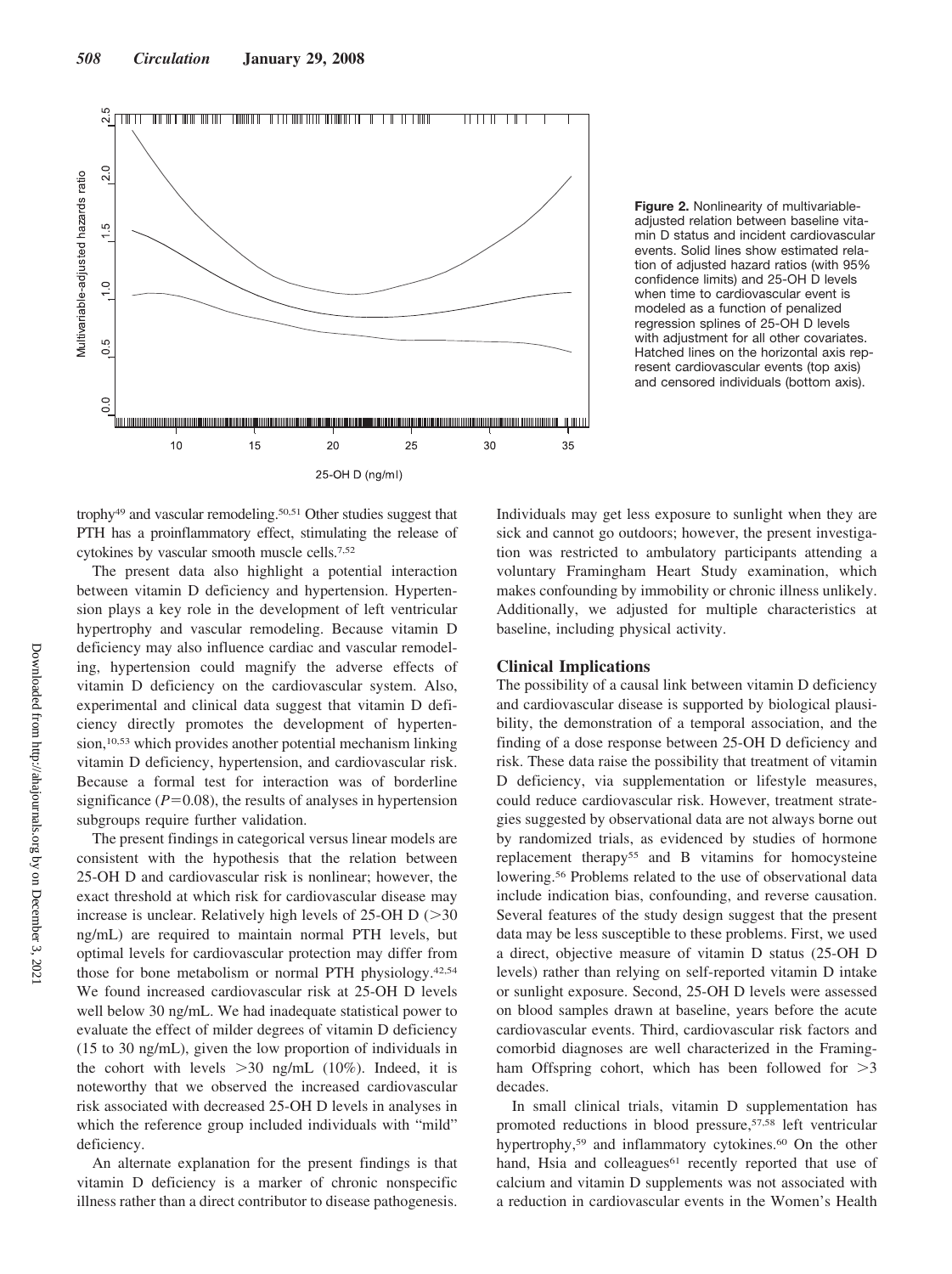Initiative. These apparently discrepant findings could be attributable to several factors.62 First, the Women's Health Initiative was a fracture-prevention trial and was not designed to evaluate cardiovascular risk.<sup>63</sup> Second, the dose of vitamin D in the treatment arm (400 IU/d) was far below the amount necessary to correct vitamin D deficiency ( $\geq 800$  IU/d) or doses used in previous cardiovascular studies.<sup>60,62</sup> Third, patients in the placebo arm were allowed to take vitamin D supplements, which resulted in a mean consumption of vitamin D in the placebo arm of nearly 400 IU/d. Lastly, baseline 25-OH D levels were not measured in the Women's Health Initiative; thus, the trial did not address whether vitamin D supplementation benefited individuals with vitamin D deficiency, because enrollment was performed irrespective of vitamin D status. It is noteworthy that vitamin D did appear to reduce cardiovascular risk in obese individuals, who are prone to endogenous vitamin D deficiency, and also in those with multiple coronary risk factors.<sup>61</sup> The mean body mass index among individuals with vitamin D deficiency in the present study was  $\approx 30 \text{ kg/m}^2$ , in the overweight-to-obese range.

The present data, although observational, permit an assessment of cardiovascular risk across a broad range of baseline 25-OH D levels and could motivate additional prospective or interventional studies. Still, barriers to future trials of vitamin D for cardiovascular prevention exist. A primary prevention trial would require a very large sample and may be hampered by the perception that it would be unethical to randomize individuals with moderate vitamin D deficiency to placebo therapy. In this regard, additional observational studies could be used to identify surrogate end points or subgroups most likely to benefit from vitamin D supplementation, which may facilitate smaller trials.

### **Study Limitations**

Several limitations of the study deserve comment. Because we did not assess PTH levels, we cannot determine whether the association between vitamin D status and cardiovascular risk was mediated in part by secondary hyperparathyroidism. Nonetheless, even if secondary hyperparathyroidism were present, its treatment would require repletion of vitamin D, which justifies the focus on assessment of vitamin D stores. Notably, in vitamin D–receptor knockout mice, correction of calcium and PTH toward wild-type levels by use of a rescue diet does not ameliorate the hyperreninemia,<sup>10</sup> which supports a direct effect of vitamin D deficiency.

Although we attempted to adjust for all relevant covariates in the multivariable models, it is important to acknowledge the possibility of residual confounding. Unmeasured characteristics associated with vitamin D deficiency, rather than vitamin D deficiency itself, could account for the increased cardiovascular risk.

Given the interval between study visits, we had follow-up information on blood pressure for only a limited proportion of participants subsequent to the baseline examination. It is conceivable that the development of hypertension in individuals with vitamin D deficiency accounted for some of the increase in cardiovascular risk.53 We had limited statistical power to assess the relation between 25-OH D levels and

specific components of the cardiovascular end point. Experimental studies suggest that vitamin D deficiency influences both vascular and cardiac remodeling, but clinical data are limited. Lastly, because the present cohort was white, our results may not be generalizable to nonwhite individuals, including blacks, who have a higher prevalence of vitamin D deficiency.4

## **Conclusions**

In summary, the results of the present study suggest that moderate to severe vitamin D deficiency is a risk factor for developing cardiovascular disease. These findings may have potentially broad public health implications, given the high prevalence of vitamin D deficiency in developed countries, the contribution of lifestyle and geography to vitamin D status, and the ease, safety, and low cost of treating vitamin D deficiency. Further clinical and experimental studies may be warranted to validate our findings, to investigate the mechanisms underlying increased cardiovascular risk, and to determine whether correction of vitamin D deficiency could contribute to the prevention of cardiovascular disease.

## **Sources of Funding**

This work was supported by grants from the National Institutes of Health (NO1-HC-25195, K23-HL-074077, R01-AG14759, K23-RR-017376-04, and K24-HL-04334), the US Department of Agriculture (agreement 58-1950-4-401), and the American Heart Association.

#### **Disclosures**

Dr Wolf has received honoraria from Abbott Laboratories and Genzyme. The other authors report no conflicts.

#### **References**

- 1. Holick MF. High prevalence of vitamin D inadequacy and implications for health. *Mayo Clin Proc*. 2006;81:353–373.
- 2. Malabanan A, Veronikis IE, Holick MF. Redefining vitamin D insufficiency. *Lancet*. 1998;351:805– 806.
- 3. Chapuy MC, Preziosi P, Maamer M, Arnaud S, Galan P, Hercberg S, Meunier PJ. Prevalence of vitamin D insufficiency in an adult normal population. *Osteoporos Int*. 1997;7:439 – 443.
- 4. Nesby-O'Dell S, Scanlon KS, Cogswell ME, Gillespie C, Hollis BW, Looker AC, Allen C, Doughertly C, Gunter EW, Bowman BA. Hypovitaminosis D prevalence and determinants among African American and white women of reproductive age: third National Health and Nutrition Examination Survey, 1988 –1994. *Am J Clin Nutr*. 2002;76:187–192.
- 5. Zittermann A, Schleithoff SS, Koerfer R. Putting cardiovascular disease and vitamin D insufficiency into perspective. *Br J Nutr*. 2005;94: 483– 492.
- 6. Merke J, Hofmann W, Goldschmidt D, Ritz E. Demonstration of 1,25(OH)2 vitamin D3 receptors and actions in vascular smooth muscle cells in vitro. *Calcif Tissue Int*. 1987;41:112–114.
- 7. Somjen D, Weisman Y, Kohen F, Gayer B, Limor R, Sharon O, Jaccard N, Knoll E, Stern N. 25-Hydroxyvitamin D3-1 $\alpha$ -hydroxylase is expressed in human vascular smooth muscle cells and is upregulated by parathyroid hormone and estrogenic compounds. *Circulation*. 2005;111:1666 –1671.
- 8. Merke J, Milde P, Lewicka S, Hugel U, Klaus G, Mangelsdorf DJ, Haussler MR, Rauterberg EW, Ritz E. Identification and regulation of 1,25-dihydroxyvitamin D3 receptor activity and biosynthesis of 1,25 dihydroxyvitamin D3: studies in cultured bovine aortic endothelial cells and human dermal capillaries. *J Clin Invest*. 1989;83:1903–1915.
- 9. Sigmund CD, Okuyama K, Ingelfinger J, Jones CA, Mullins JJ, Kane C, Kim U, Wu CZ, Kenny L, Rustum Y. Isolation and characterization of renin-expressing cell lines from transgenic mice containing a reninpromoter viral oncogene fusion construct. *J Biol Chem*. 1990;265: 19916 –19922.
- 10. Li YC, Kong J, Wei M, Chen ZF, Liu SQ, Cao LP. 1,25- Dihydroxyvitamin D(3) is a negative endocrine regulator of the renin-angiotensin system. *J Clin Invest*. 2002;110:229 –238.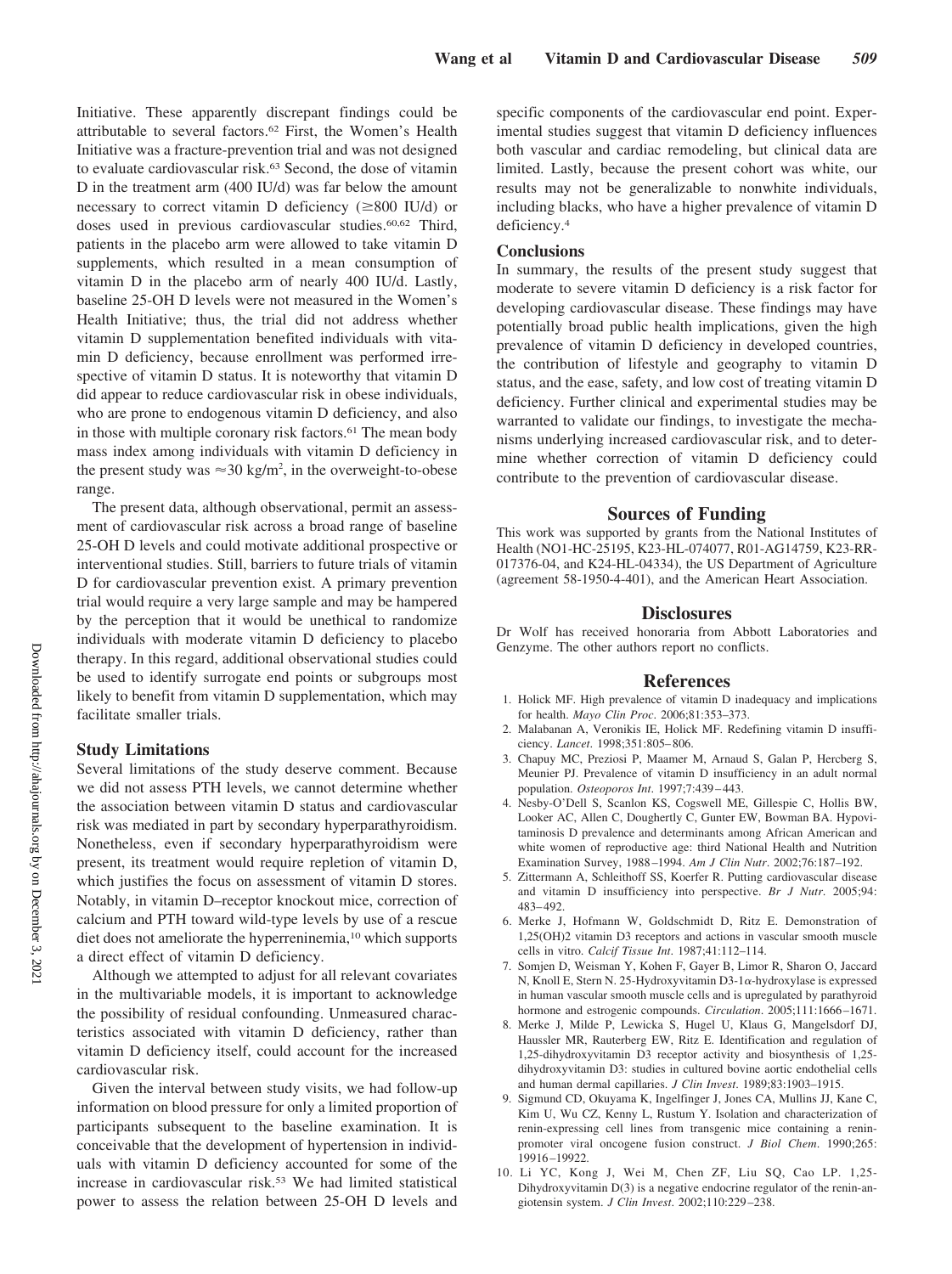- 11. O'Connell TD, Berry JE, Jarvis AK, Somerman MJ, Simpson RU. 1,25- Dihydroxyvitamin D3 regulation of cardiac myocyte proliferation and hypertrophy. *Am J Physiol*. 1997;272:H1751–H1758.
- 12. Rigby WF, Denome S, Fanger MW. Regulation of lymphokine production and human T lymphocyte activation by 1,25-dihydroxyvitamin D3: specific inhibition at the level of messenger RNA. *J Clin Invest*. 1987; 79:1659 –1664.
- 13. Wu J, Garami M, Cao L, Li Q, Gardner DG. 1,25(OH)2D3 suppresses expression and secretion of atrial natriuretic peptide from cardiac myocytes. *Am J Physiol*. 1995;268(pt 1):E1108 –E1113.
- 14. Xiang W, Kong J, Chen S, Cao LP, Qiao G, Zheng W, Liu W, Li X, Gardner DG, Li YC. Cardiac hypertrophy in vitamin D receptor knockout mice: role of the systemic and cardiac renin-angiotensin systems. *Am J Physiol Endocrinol Metab*. 2005;288:E125–E132.
- 15. Resnick LM, Muller FB, Laragh JH. Calcium-regulating hormones in essential hypertension: relation to plasma renin activity and sodium metabolism. *Ann Intern Med*. 1986;105:649 – 654.
- 16. Kristal-Boneh E, Froom P, Harari G, Ribak J. Association of calcitriol and blood pressure in normotensive men. *Hypertension*. 1997;30: 1289 –1294.
- 17. Lind L, Hanni A, Lithell H, Hvarfner A, Sorensen OH, Ljunghall S. Vitamin D is related to blood pressure and other cardiovascular risk factors in middle-aged men. *Am J Hypertens*. 1995;8:894 –901.
- 18. Watson KE, Abrolat ML, Malone LL, Hoeg JM, Doherty T, Detrano R, Demer LL. Active serum vitamin D levels are inversely correlated with coronary calcification. *Circulation*. 1997;96:1755–1760.
- 19. Doherty TM, Tang W, Dascalos S, Watson KE, Demer LL, Shavelle RM, Detrano RC. Ethnic origin and serum levels of  $1\alpha, 25$ -dihydroxyvitamin D3 are independent predictors of coronary calcium mass measured by electron-beam computed tomography. *Circulation*. 1997;96:1477–1481.
- 20. Scragg R, Jackson R, Holdaway IM, Lim T, Beaglehole R. Myocardial infarction is inversely associated with plasma 25-hydroxyvitamin D3 levels: a community-based study. *Int J Epidemiol*. 1990;19:559 –563.
- 21. Poole KE, Loveridge N, Barker PJ, Halsall DJ, Rose C, Reeve J, Warburton EA. Reduced vitamin D in acute stroke. *Stroke*. 2006;37:243–245.
- 22. Zittermann A, Schleithoff SS, Tenderich G, Berthold HK, Korfer R, Stehle P. Low vitamin D status: a contributing factor in the pathogenesis of congestive heart failure? *J Am Coll Cardiol*. 2003;41:105–112.
- 23. Grimes DS, Hindle E, Dyer T. Sunlight, cholesterol and coronary heart disease. *QJM*. 1996;89:579 –589.
- 24. Voors AW, Johnson WD. Altitude and arteriosclerotic heart disease mortality in white residents of 99 of the 100 largest cities in the United States. *J Chronic Dis*. 1979;32:157–162.
- 25. Rostand SG. Ultraviolet light may contribute to geographic and racial blood pressure differences. *Hypertension*. 1997;30:150 –156.
- 26. Fleck A. Latitude and ischaemic heart disease. *Lancet*. 1989;1:613.
- 27. Kannel WB, Feinleib M, McNamara PM, Garrison RJ, Castelli WP. An investigation of coronary heart disease in families: the Framingham offspring study. *Am J Epidemiol*. 1979;110:281–290.
- 28. Chobanian AV, Bakris GL, Black HR, Cushman WC, Green LA, Izzo JL, Jones DW, Materson BJ, Oparil S, Wright JT, Roccella EJ. Seventh Report of the Joint National Committee on Prevention, Detection, Evaluation, and Treatment of High Blood Pressure. *Hypertension*. 2003;42: 1206 –1252.
- 29. Report of the Expert Committee on the Diagnosis and Classification of Diabetes Mellitus. *Diabetes Care*. 1997;20:1183–1197.
- 30. Kannel WB, Sorlie P. Some health benefits of physical activity: the Framingham Study. *Arch Intern Med*. 1979;139:857– 861.
- 31. Wilson PW, Paffenbarger RS Jr, Morris JN, Havlik RJ. Assessment methods for physical activity and physical fitness in population studies: report of a NHLBI workshop. *Am Heart J*. 1986;111:1177–1192.
- 32. Kiely DK, Wolf PA, Cupples LA, Beiser AS, Kannel WB. Physical activity and stroke risk: the Framingham Study. *Am J Epidemiol*. 1994; 140:608 – 620.
- 33. Rimm EB, Giovannucci EL, Stampfer MJ, Colditz GA, Litin LB, Willett WC. Reproducibility and validity of an expanded self-administered semiquantitative food frequency questionnaire among male health professionals. *Am J Epidemiol*. 1992;135:1114 –1126.
- 34. Kannel WB, Wolf PA, Garrison RJ, eds. *Section 34: Some Risk Factors Related to the Annual Incidence of Cardiovascular Disease and Death in Pooled Repeated Biennial Measurements: Framingham Heart Study, 30 Year Follow-Up.* Bethesda, Md: US Department of Health and Human Services; 1987.
- 35. Lin DY, Wei LJ, Ying Z. Checking the Cox model with cumulative sums of Martingale-based residuals. *Biometrika*. 1993;80:557–572.
- 36. Thomas MK, Lloyd-Jones DM, Thadhani RI, Shaw AC, Deraska DJ, Kitch BT, Vamvakas EC, Dick IM, Prince RL, Finkelstein JS. Hypovitaminosis D in medical inpatients. *N Engl J Med*. 1998;338:777–783.
- 37. Scragg R, Sowers M, Bell C. Serum 25-hydroxyvitamin D, diabetes, and ethnicity in the Third National Health and Nutrition Examination Survey. *Diabetes Care*. 2004;27:2813–2818.
- 38. Bischoff-Ferrari HA, Zhang Y, Kiel DP, Felson DT. Positive association between serum 25-hydroxyvitamin D level and bone density in osteoarthritis. *Arthritis Rheum*. 2005;53:821– 826.
- 39. Jacques PF, Felson DT, Tucker KL, Mahnken B, Wilson PW, Rosenberg IH, Rush D. Plasma 25-hydroxyvitamin D and its determinants in an elderly population sample. *Am J Clin Nutr*. 1997;66:929 –936.
- 40. Hastie T, Tibshirani R. Generalized additive models for medical research. *Stat Methods Med Res*. 1995;4:187–196.
- 41. Levey AS, Bosch JP, Lewis JB, Greene T, Rogers N, Roth D; Modification of Diet in Renal Disease Study Group. A more accurate method to estimate glomerular filtration rate from serum creatinine: a new prediction equation. *Ann Intern Med*. 1999;130:461– 470.
- 42. Bischoff-Ferrari HA, Giovannucci E, Willett WC, Dietrich T, Dawson-Hughes B. Estimation of optimal serum concentrations of 25-hydroxyvitamin D for multiple health outcomes. *Am J Clin Nutr*. 2006;84:18 –28.
- 43. Cigolini M, Iagulli MP, Miconi V, Galiotto M, Lombardi S, Targher G. Serum 25-hydroxyvitamin D3 concentrations and prevalence of cardiovascular disease among type 2 diabetic patients. *Diabetes Care*. 2006;29: 722–724.
- 44. Wolf M, Shah A, Gutierrez O, Ankers E, Monroy M, Tamez H, Steele D, Chang Y, Camargo CA Jr, Tonelli M, Thadhani R. Vitamin D levels and early mortality among incident hemodialysis patients. *Kidney Int*. 2007;  $72:1004 - 1013$
- 45. Zehnder D, Bland R, Chana RS, Wheeler DC, Howie AJ, Williams MC, Stewart PM, Hewison M. Synthesis of 1,25-dihydroxyvitamin D(3) by human endothelial cells is regulated by inflammatory cytokines: a novel autocrine determinant of vascular cell adhesion. *J Am Soc Nephrol*. 2002;13:621– 629.
- 46. Mitsuhashi T, Morris RC Jr, Ives HE. 1,25-Dihydroxyvitamin D3 modulates growth of vascular smooth muscle cells. *J Clin Invest*. 1991;87: 1889 –1895.
- 47. Aihara K, Azuma H, Akaike M, Ikeda Y, Yamashita M, Sudo T, Hayashi H, Yamada Y, Endoh F, Fujimura M, Yoshida T, Yamaguchi H, Hashizume S, Kato M, Yoshimura K, Yamamoto Y, Kato S, Matsumoto T. Disruption of nuclear vitamin D receptor gene causes enhanced thrombogenicity in mice. *J Biol Chem*. 2004;279:35798 –35802.
- 48. Kasuga H, Hosogane N, Matsuoka K, Mori I, Sakura Y, Shimakawa K, Shinki T, Suda T, Taketomi S. Characterization of transgenic rats constitutively expressing vitamin D-24-hydroxylase gene. *Biochem Biophys Res Commun*. 2002;297:1332–1338.
- 49. Schluter KD, Piper HM. Trophic effects of catecholamines and parathyroid hormone on adult ventricular cardiomyocytes. *Am J Physiol*. 1992;263:H1739 –H1746.
- 50. Perkovic V, Hewitson TD, Kelynack KJ, Martic M, Tait MG, Becker GJ. Parathyroid hormone has a prosclerotic effect on vascular smooth muscle cells. *Kidney Blood Press Res*. 2003;26:27–33.
- 51. Amann K, Tornig J, Flechtenmacher C, Nabokov A, Mall G, Ritz E. Blood-pressure-independent wall thickening of intramyocardial arterioles in experimental uraemia: evidence for a permissive action of PTH. *Nephrol Dial Transplant*. 1995;10:2043–2048.
- 52. Martin-Ventura JL, Ortego M, Esbrit P, Hernandez-Presa MA, Ortega L, Egido J. Possible role of parathyroid hormone-related protein as a proinflammatory cytokine in atherosclerosis. *Stroke*. 2003;34:1783–1789.
- 53. Forman JP, Giovannucci E, Holmes MD, Bischoff-Ferrari HA, Tworoger SS, Willett WC, Curhan GC. Plasma 25-hydroxyvitamin D levels and risk of incident hypertension. *Hypertension*. 2007;49:1063–1069.
- 54. Achinger SG, Ayus JC. The role of vitamin D in left ventricular hypertrophy and cardiac function. *Kidney Int Suppl*. 2005:S37–S42.
- 55. Manson JE, Hsia J, Johnson KC, Rossouw JE, Assaf AR, Lasser NL, Trevisan M, Black HR, Heckbert SR, Detrano R, Strickland OL, Wong ND, Crouse JR, Stein E, Cushman M. Estrogen plus progestin and the risk of coronary heart disease. *N Engl J Med*. 2003;349:523–534.
- 56. Lonn E, Yusuf S, Arnold MJ, Sheridan P, Pogue J, Micks M, McQueen MJ, Probstfield J, Fodor G, Held C, Genest J Jr. Homocysteine lowering with folic acid and B vitamins in vascular disease [published correction appears in *N Engl J Med*. 2006;355:746]. *N Engl J Med*. 2006;354: 1567–1577.